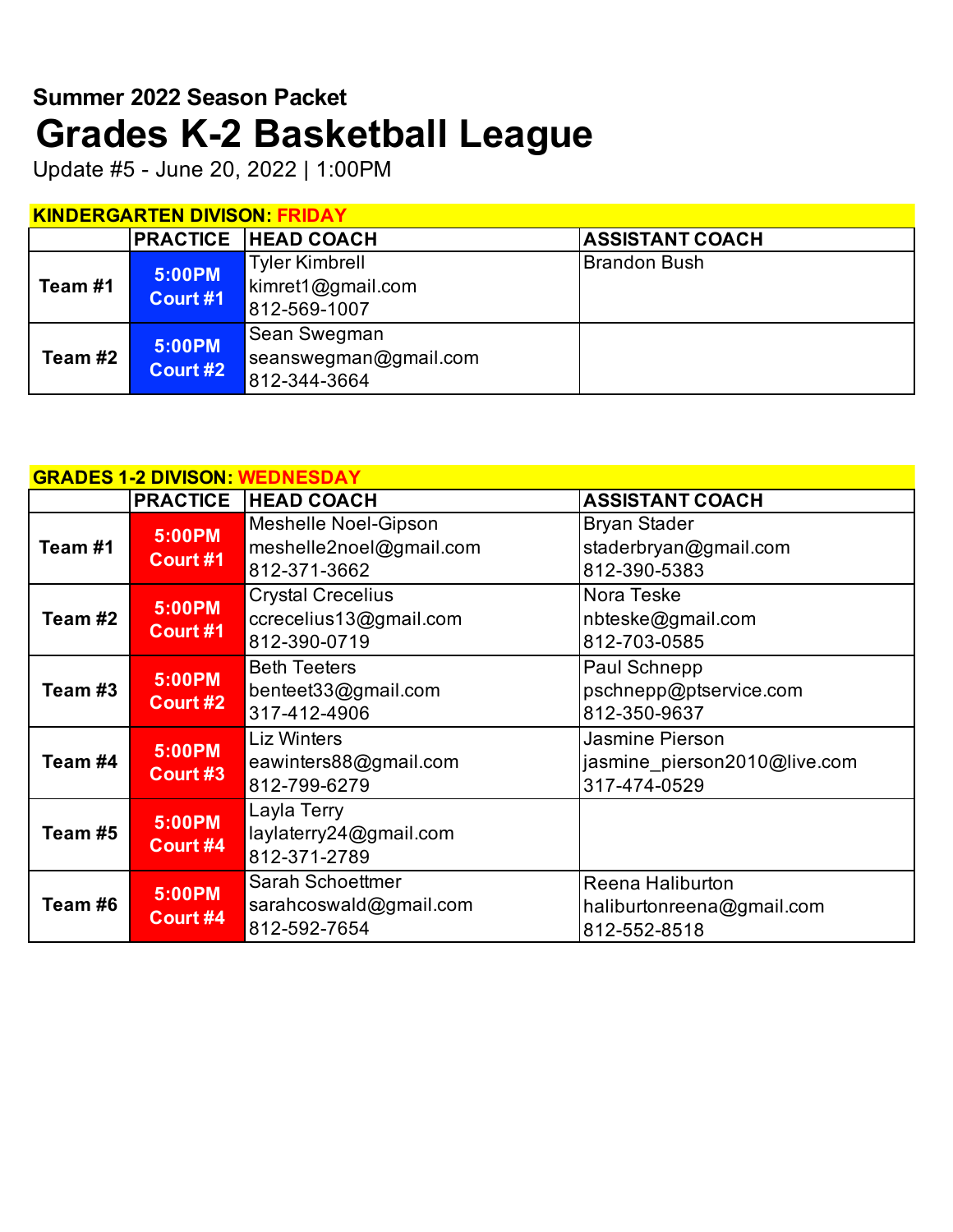## **Kindergarten Division - Season Schedule**

The first team listed is the **HOME** team and wears **WHITE**.

### **League Notes:**

**The first two weeks are practice only from 5:00PM - 6:30PM. The practce time and court is listed on the first page next to each coach.**

The rest of the season will follow the schedule below.

| <b>Practice</b> | 5:00PM - 5:45PM I  |  |
|-----------------|--------------------|--|
| <b>Game</b>     | _5:45PM - 6:30PM ∥ |  |

**Team #1 - Tyler Kimbrell** Team #2 - Sean Swegman

**June 10, 2022 Practice #1**

**June 17, 2022 Practice #2**

| Starting GAME #1 - The teams will warm up on the court they are playing on that evening. |                |        |                 |                 |         |                 |  |  |
|------------------------------------------------------------------------------------------|----------------|--------|-----------------|-----------------|---------|-----------------|--|--|
| <b>June 24, 2022</b>                                                                     | <b>GAME #1</b> |        | <b>COURT #1</b> | <b>COURT #2</b> | COURT#3 | <b>COURT #4</b> |  |  |
|                                                                                          |                | 5:00PM |                 |                 | 1 VS 2  |                 |  |  |

| June 25, 2022      | <b>GAME #2</b> |        | <b>COURT #1</b> | <b>COURT #2</b> | <b>COURT #3</b> | <b>COURT #4</b> |
|--------------------|----------------|--------|-----------------|-----------------|-----------------|-----------------|
| <b>PICTURE DAY</b> |                | 9:00AM | 2 VS 1          |                 |                 |                 |

*Picture Day Schedule (See Last Page)* 

| <b>July 1, 2022</b> | <b>GAME #3</b> |        | <b>COURT #1</b> | <b>COURT #2</b> | <b>COURT#3</b>  | <b>COURT #4</b> |
|---------------------|----------------|--------|-----------------|-----------------|-----------------|-----------------|
|                     |                | 5:00PM |                 |                 | VS <sub>2</sub> |                 |

| <b>July 8, 2022</b> | <b>GAME #4</b> |        | <b>COURT #1</b> | <b>COURT #2</b> | <b>COURT#3</b> | <b>COURT #4</b> |
|---------------------|----------------|--------|-----------------|-----------------|----------------|-----------------|
|                     |                | 5:00PM |                 |                 | 2 VS 1         |                 |

| July 15, 2022 | <b>GAME #5</b> |        | <b>COURT #1</b> | <b>COURT #2</b> | <b>COURT #3</b> | <b>COURT #4</b> |
|---------------|----------------|--------|-----------------|-----------------|-----------------|-----------------|
|               |                | 5:00PM |                 |                 | 1 VS 2          |                 |

| July 22, 2022 | <b>GAME #6</b> |        | <b>COURT #1</b> | <b>COURT #2</b> | <b>COURT#3</b> | <b>COURT #4</b> |
|---------------|----------------|--------|-----------------|-----------------|----------------|-----------------|
|               |                | 5:00PM |                 |                 | 2 VS 1         |                 |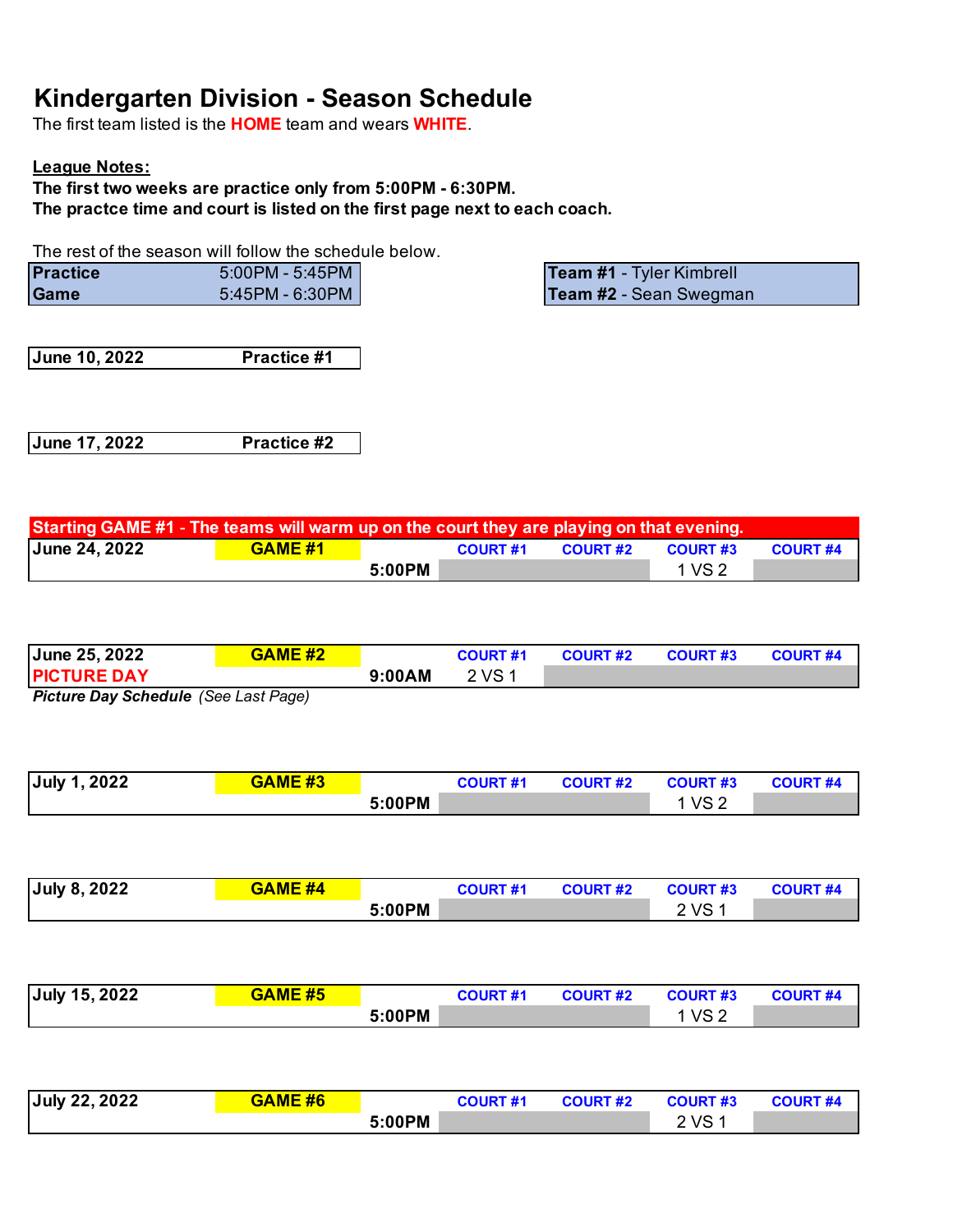### **Grades 1-2 Division - Season Schedule**

The first team listed is the **HOME** team and wears **WHITE**.

#### **League Notes:**

**The first two weeks are practice only from 5:00PM - 6:30PM. The practce time and court is listed on the first page next to each coach.**

The rest of the season will follow the schedule below.

| <b>Practice</b> | 5:00PM - 5:45PM | <b>Team #1 - Meshelle Noel-Gibson</b> |
|-----------------|-----------------|---------------------------------------|
| Game            | 5:45PM - 6:30PM | <b>Team #2 - Crystal Crecelius</b>    |

| Team #1 - Meshelle Noel-Gibson |
|--------------------------------|
| Team #2 - Crystal Crecelius    |
| Team #3 - Beth Teeters         |
| Team #4 - Liz Winters          |
| Team #5 - Layla Terry          |
| Team #6 - Sarah Schoettmer     |

**June 8, 2022 Practice #1**

**June 15, 2022 Practice #2**

| Starting GAME #1 - The teams will warm up on the court they are playing on that evening. |                |        |                 |                 |                 |                 |  |
|------------------------------------------------------------------------------------------|----------------|--------|-----------------|-----------------|-----------------|-----------------|--|
| <b>June 22, 2022</b>                                                                     | <b>GAME #1</b> |        | <b>COURT #1</b> | <b>COURT #2</b> | <b>COURT #3</b> | <b>COURT #4</b> |  |
|                                                                                          |                | 5:00PM | 1 VS 2          |                 | 3 VS 4          | 5 VS 6          |  |

| June 25, 2022      | <b>GAME #2</b> |         | <b>COURT #1</b> | <b>COURT #2</b> | <b>COURT #3</b> | <b>COURT #4</b> |
|--------------------|----------------|---------|-----------------|-----------------|-----------------|-----------------|
| <b>PICTURE DAY</b> |                | 9:00AM  |                 |                 | 5 VS 4          |                 |
|                    |                | 10:00AM | 1 VS 6          |                 | 2 VS 3          |                 |

*Picture Day Schedule (See Last Page)* 

| June 29, 2022 | <b>GAME #3</b> |        | <b>COURT #1</b> | <b>COURT #2</b> | <b>COURT #3</b> | <b>COURT #4</b> |
|---------------|----------------|--------|-----------------|-----------------|-----------------|-----------------|
|               |                | 5:00PM | 3 VS 1          |                 | 2 VS 5          | 6 VS 4          |

| July 6, 2022 | <b>GAME #4</b> |        | <b>COURT #1</b> | <b>COURT #2</b> | <b>COURT#3</b> | <b>COURT #4</b> |
|--------------|----------------|--------|-----------------|-----------------|----------------|-----------------|
|              |                | 5:00PM | 2 VS 6          |                 | VS             | 3 VS 5          |

| <b>July 13, 2022</b> | <b>GAME #5</b> |        | <b>COURT #1</b> | <b>COURT #2</b> | <b>COURT #3</b> | <b>COURT #4</b> |
|----------------------|----------------|--------|-----------------|-----------------|-----------------|-----------------|
|                      |                | 5:00PM | 1 VS 5          |                 | 6 VS 3          | 4 VS 2          |

| July 20, 2022 | <b>GAME #6</b> |        | <b>COURT #1</b> | <b>COURT #2</b> | <b>COURT #3</b> | <b>COURT #4</b> |
|---------------|----------------|--------|-----------------|-----------------|-----------------|-----------------|
|               |                | 5:00PM | 5 VS 6          |                 | VS 2            | VS.             |